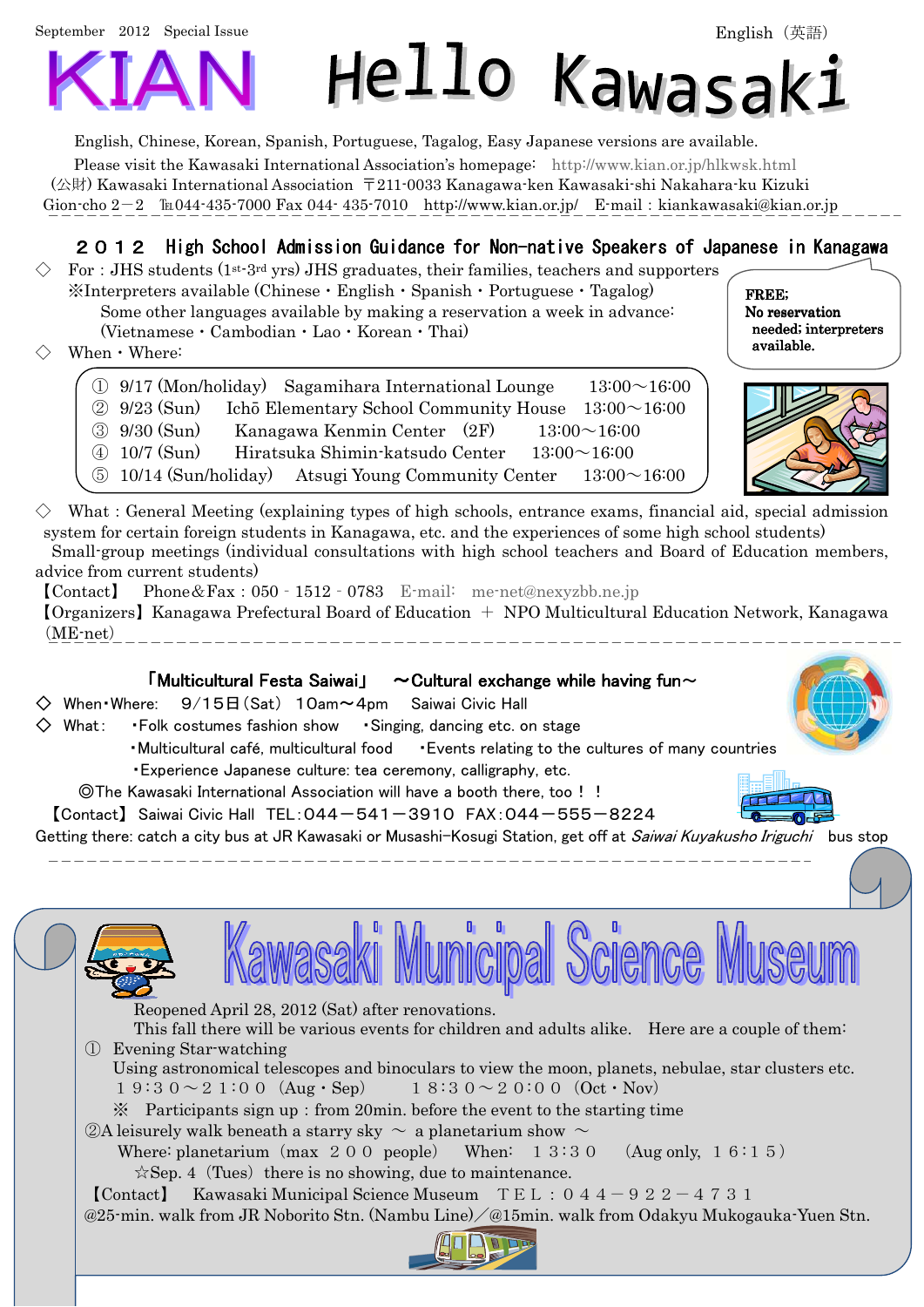

# $\sim$ Where To Study Japanese In Kawasaki City: $\sim$

|               |                                          |                                                    |                                               |                                        |                                            |                                                        | $\begin{bmatrix} 1 & 1 \end{bmatrix}$ , $\begin{bmatrix} 1 & 1 \end{bmatrix}$                                                            |  |
|---------------|------------------------------------------|----------------------------------------------------|-----------------------------------------------|----------------------------------------|--------------------------------------------|--------------------------------------------------------|------------------------------------------------------------------------------------------------------------------------------------------|--|
| Ward          | Class Name                               | Day                                                | Time                                          | Fee                                    | Childcare                                  | Contact Info                                           | Place                                                                                                                                    |  |
| Kawa<br>-saki | Nihongo<br>Hiroba                        | Wed                                                | $19:00 \sim$<br>20:30                         | None                                   | $\,\rm Yes$ : from age $2$<br>$4850$ /year | Kyoiku Bunka<br>Kaikan<br>044-233-6361                 | 15 min. walk from JR<br>Kawasaki Stn.                                                                                                    |  |
|               |                                          | Tues                                               | $10:00 \sim$<br>11:30                         | mater-<br>ials                         | Yes: from age 1                            | Fureai Kan                                             | from JR Kawasaki<br>Stn. East exit take<br>Bus #16 for<br>Kawasaki Daishi;<br>alight at Yotsukado.                                       |  |
|               | Fureai Kan                               | Fri                                                | $10:00 \sim$<br>11:30                         | fee                                    | ¥800/year                                  | 044-276-4800                                           |                                                                                                                                          |  |
|               | Saiwai<br>Nihongo<br>Gakkyū              | Wed                                                | $10:00 \sim$<br>$11\div 30$                   | ¥600/<br>year                          | Yes: from age 1<br>¥1200/year              | Saiwai Shimin                                          |                                                                                                                                          |  |
|               |                                          | Thurs                                              | $19:00 \sim$<br>20:30                         | mater<br>ials<br>fee                   | none                                       | Kan<br>044-541-3910                                    | 15 min. walk from<br>Yakō Station on JR<br>Nanbu Line                                                                                    |  |
| Sai<br>-wai   | Nihongo<br>World                         | $2nd$ &<br>4 <sup>th</sup><br>Tues                 | $10:00 \sim$<br>12:00                         | ¥100/<br>month                         | Yes: from age 1<br>insurance<br>required   | Keiko Ikeda<br>090-5538-8798                           |                                                                                                                                          |  |
|               | Kokusai<br>Kōryū<br>Nihongo Salon        | $1$ <sup>st</sup> $\&$<br>3 <sup>rd</sup><br>Thurs | $10:00 \sim$<br>11:30                         | none                                   | Yes: from age 1<br>(free of charge)        | Hiyoshi<br>Bunkan<br>044-587-1491                      | 20min. walk from<br>Kashimada Sta. on<br>JR Nanbu Line/<br>15min. walk from<br>Shin Kawasaki Stn.<br>on JR Yokosuka Line                 |  |
|               | Nakahara<br>Nihongo<br>Gakkyū            | Tues                                               | $10:00 \sim$<br>12:00                         | mater<br>ials<br>fee                   | Yes: from age 2<br>¥1,000/year             | Nakahara<br>Shimin Kan                                 | 3 min. walk from                                                                                                                         |  |
|               |                                          |                                                    | $18:30\sim$<br>20:30                          | none                                   | none                                       | 044-433-7773                                           | Musashi Kosugi Stn.<br>on JR Nanbu Line,<br>Tokyu Toyoko Line,<br>Meguro Line                                                            |  |
| Naka<br>-hara | Nihongo<br>Class<br>[Sekaijin]           | Fri                                                | 18:30 $\sim$<br>20:30                         | none                                   | none                                       | Tomiko Ōshima<br>044-799-9303                          |                                                                                                                                          |  |
|               | Kawasaki<br>-shi Kokusai<br>Kōryū Kyōkai | Tues                                               | $9:50\sim$<br>11:50                           | ¥500<br>/time                          | Yes: from age 1<br>(no charge)             | Kawasaki                                               | 10 min. walk from<br>Motosumiyoshi Stn.<br>on the Tokyu Toyoko,                                                                          |  |
|               |                                          | Wed                                                | 18 : 30 $\sim$<br>20:30                       | paid<br>start                          | none                                       | International<br>Association                           |                                                                                                                                          |  |
|               |                                          | Fri                                                | $9:50\sim$<br>11:50                           | of<br>semes<br>ter                     | Yes: from age 1<br>(no charge)             | 044-435-7000                                           | Meguro Lines                                                                                                                             |  |
|               | Nihongo Club<br><b>Doyonokai</b>         | Sat                                                | $14:00 \sim$<br>16:00                         | none                                   | none                                       | Junko<br>Matsumoto<br>044-788-8482                     | Kawasaki Shimin<br>Katsudo Center: 3 min.<br>walk from Musashi<br>Kosugi Stn. on JR<br>Nanbu, Yokosuka,<br>Tokyu Toyoko, Meguro<br>Lines |  |
| Taka<br>-tsu  | Takatsu<br>Nihongo<br>Kyōshitsu          | Wed                                                | $10:00 \sim$<br>11:30                         | mater<br>ials<br>fee                   | Yes : ages $1 \sim 4$<br>¥920/year         | Takatsu<br>Shimin Kan                                  | NOCTY <sub>2</sub><br>11&12F<br>Tokyu Denentoshi<br>Line Mizonokuchi                                                                     |  |
|               |                                          | Thurs                                              | $19:00 \sim$<br>20:30                         | none                                   | Yes : ages $1 \sim 5$<br>¥920/year         | 044-814-7603                                           | Stn., JR Nanbu Line<br>Musashi<br>Mizonokuchi Stn.                                                                                       |  |
|               | <b>LET'S</b><br>Nihongo Salon            | Mon                                                | $10:30 \sim$<br>12:00<br>$13:30\sim$<br>15:00 | ¥200<br>/time                          | No : but, can<br>bring child to<br>class   | Akiko Ishii<br>045-903-1495                            | Mizokuchi Catholic<br>Church: 5min. from<br>Takatsu Stn. on<br>Tokyu Denentoshi                                                          |  |
|               | Tomoshibi no<br>Kai Nihongo<br>Kyōshitsu | Sat                                                | $10:00 \sim$<br>$16\;;\,00$                   | mater<br>$-$ ials $+$<br>¥100<br>/time | none                                       | Shunsuke<br>Takahashi<br>044-822-3067<br>090-1506-4304 | Line, 8 min. from<br>Mizonokuchi Stn. on<br>JR Nanbu Line                                                                                |  |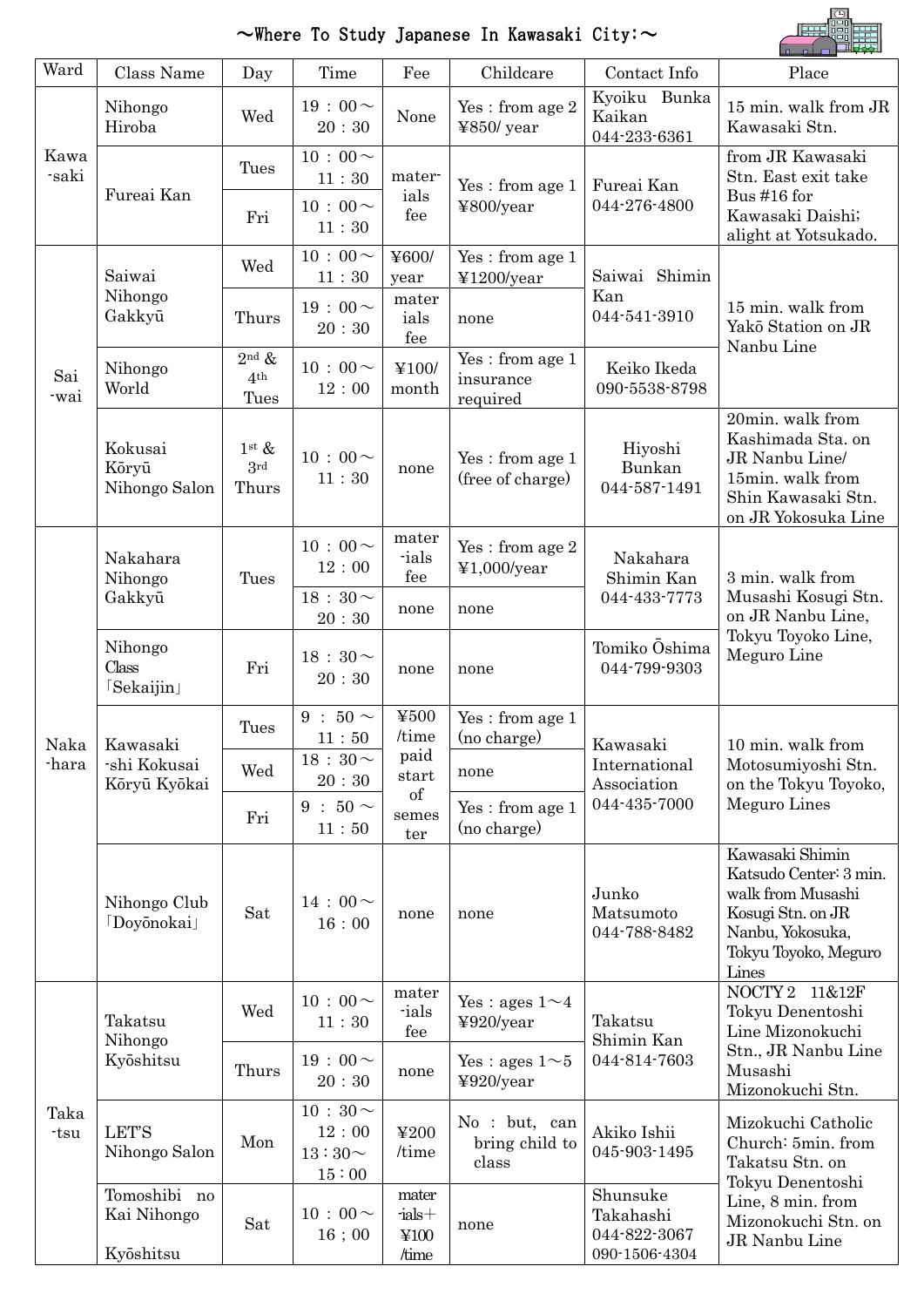|                                                                                                                                                                       | Miyamae<br>Nihongo<br>Gakkyū<br>Miyamae            | Fri                             | $10:00 \sim$<br>12:00 | ¥500<br>/semes        | Yes: from age 1<br>¥1,000/year                                                  | Miyamae                                                  | Shimin Kan                                                              | 10 minute walk from<br>Stn.<br>Miyamaedaira<br>on Tokyu Denentoshi<br>Line, next to the<br>Miyamae Ward Office              |  |  |
|-----------------------------------------------------------------------------------------------------------------------------------------------------------------------|----------------------------------------------------|---------------------------------|-----------------------|-----------------------|---------------------------------------------------------------------------------|----------------------------------------------------------|-------------------------------------------------------------------------|-----------------------------------------------------------------------------------------------------------------------------|--|--|
| Miya<br>-mae                                                                                                                                                          | Shikiji<br>Nihongo<br>Gakkyū                       | Wed                             | 19:00~<br>20:30       | -ter                  | none                                                                            |                                                          | 044-888-3911                                                            |                                                                                                                             |  |  |
|                                                                                                                                                                       | Miyamaedaira<br>Shogakkō<br>Nihongo<br>Kyōshitsu   | Thurs                           | $10:00\sim$<br>11:30  | Mater<br>-ials<br>fee | No : but, can<br>bring child to<br>class                                        | Shinji Kaneko<br>044-977-2910                            |                                                                         | Miyamaedaira<br>Shogakkō; 10 min.<br>walk from Miyamae<br>-daira Station                                                    |  |  |
|                                                                                                                                                                       | Tama Nihongo<br>Class(Gozen)                       | Wed                             | $10:00 \sim$<br>12:00 | Mater<br>-ials<br>fee | Yes: from 6mo.<br>to preschool<br>¥1100/year                                    | Shimin<br>Tama<br>Kan<br>044-935-3333                    |                                                                         | Tama Shimin Kan:<br>min. walk<br>from<br>$5^{\circ}$<br>Mukogokayuen<br>Stn.<br>on the Odakyu Line,<br>min. walk from<br>10 |  |  |
| Tama                                                                                                                                                                  | Tama Nihongo<br>Class(Yakan)                       | Fri                             | $19:00 \sim$<br>20:30 | none                  | none                                                                            |                                                          |                                                                         |                                                                                                                             |  |  |
|                                                                                                                                                                       | Yōkoso!<br>Nihongo 2010<br>"Nihongo<br>Salon"      | $1^{\rm st} \&$<br>3rd<br>Thurs | $10:00 \sim$<br>12:00 | none                  | No : but, can<br>bring<br>child to<br>class                                     |                                                          | yokoso_nihongo<br>$@$ yahoo.co.jp                                       | Noborito Stn. on the<br>JR Nanbu Line                                                                                       |  |  |
|                                                                                                                                                                       | Asao Nihongo                                       | Thurs                           | $10:00 \sim$<br>11:30 | none                  | Yes: from age 1<br>¥1,000/year                                                  | Asao<br>Kan<br>Class                                     | Shimin<br>Nihongo                                                       |                                                                                                                             |  |  |
|                                                                                                                                                                       | Class                                              |                                 | $18:30\sim$<br>20:00  |                       | none                                                                            | T:044-951-1300<br>F:044-951-1650                         |                                                                         | 3 min. walk<br>from<br>Shinyurigaoka<br>Stn.                                                                                |  |  |
| Asao                                                                                                                                                                  | Asao Nihongo<br>Suiyō Class                        | Wed                             | $18:30\sim$<br>20:00  | Mater<br>-ials<br>fee | none                                                                            | Fujiwara                                                 | Takizawa<br>080-5028-4892<br>080-1238-3317                              | on the Odakyu Line                                                                                                          |  |  |
|                                                                                                                                                                       | Kokusai<br>Kōryū<br>Asao<br>Shinyuri<br>Kyō-shitsu | Tues                            | $18:00 \sim$<br>19:30 | ¥500/<br>month        | none                                                                            | 044-954-8551<br>044-989-4434<br>044-987-8541             |                                                                         | Fukushi Pal Asao<br>Shinyuri 21 Bld, 1F;<br>front<br>of<br>in<br>Shinyurigaoka<br>Stn.<br>on the Odakyu Line                |  |  |
|                                                                                                                                                                       | Kakio<br>Nihongo                                   | Wed                             | 14:30~<br>16:00       | ¥100<br>/time         | none                                                                            | Inoue<br>044-988-1840<br>Keiko Nakagiri<br>080-5457-1706 |                                                                         | Kakio Chiku<br>Kaikan 2F: 5min.<br>walk from South Exit<br>of Kakio Stn. on the<br>Odakyu Line                              |  |  |
|                                                                                                                                                                       | Kakio<br>Nihonogo<br>Doyō<br>Kyo-shitsu            | Sat                             | $10:00 \sim$<br>11:30 | none                  | none                                                                            | Hazama<br>090-2451-3462<br>Someya<br>090-5493-8135       |                                                                         | Kakio Shōgakkō:<br>5 min. walk from<br>North Exit of Odakyu<br>Kakio Station                                                |  |  |
|                                                                                                                                                                       |                                                    |                                 |                       |                       | Japanese Language Classes With Kawasaki International Association.              |                                                          |                                                                         |                                                                                                                             |  |  |
|                                                                                                                                                                       |                                                    |                                 |                       |                       | Useful And Fun Japanese Classes For Foreigners: 2nd Semester Starts September ! |                                                          | . Those who can read Hiragana and<br>Katakana are asked to take a level |                                                                                                                             |  |  |
| • At Kawasaki International Center • Small group lessons (@ 5-6 students)<br>. Learn not only Japanese language but also Japanese culture, Kawasaki city events, etc. |                                                    |                                 |                       |                       |                                                                                 |                                                          |                                                                         | check test.                                                                                                                 |  |  |
| ★ Morning course: every Tuesday & Friday, 9:50 - 11.50 am                                                                                                             |                                                    |                                 |                       |                       |                                                                                 |                                                          |                                                                         | Beginner's classes use a text created                                                                                       |  |  |
| 2nd semester: $9/21$ (Fri) - 12/7 (Fri)<br>¥11, 000 (22 classes)                                                                                                      |                                                    |                                 |                       |                       |                                                                                 |                                                          |                                                                         | by Association volunteers: Nihongo                                                                                          |  |  |
| 3rd semester: 1/11/2013 (Fri)- 3/8 (Fri) ¥8, 500 (17 classes)<br>* Childcare available: from age 1, free.                                                             |                                                    |                                 |                       |                       |                                                                                 |                                                          |                                                                         | 160 jikan vols. 1 & 2 (each costs                                                                                           |  |  |
| ★Evening course: every Wednesday, 6:30 - 8:30 pm                                                                                                                      |                                                    |                                 |                       |                       |                                                                                 |                                                          |                                                                         | 41,200)<br>· Materials fee, class fee required.                                                                             |  |  |
| 7,500円 (15 classes)<br>2nd semester: $9/5 - 12/12$                                                                                                                    |                                                    |                                 |                       |                       |                                                                                 |                                                          |                                                                         | ☆ Note: Class fees, once received,                                                                                          |  |  |
| 3rd semester: 1/16/2013 - 3/13 4, 500円(9 classes) (no child care.)<br>cannot be returned.                                                                             |                                                    |                                 |                       |                       |                                                                                 |                                                          |                                                                         |                                                                                                                             |  |  |
|                                                                                                                                                                       |                                                    |                                 |                       |                       |                                                                                 |                                                          |                                                                         |                                                                                                                             |  |  |